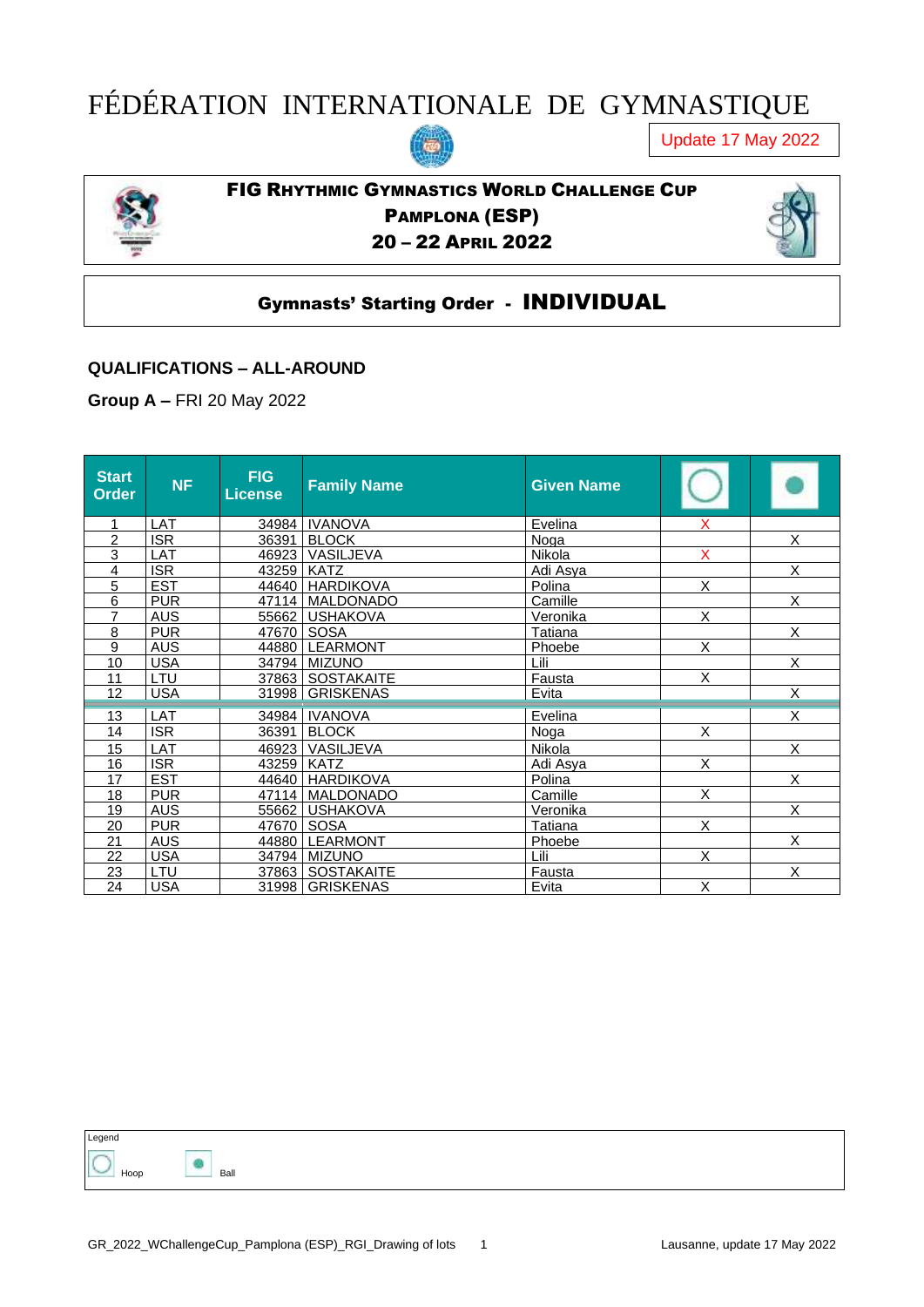#### **Group B –** FRI 20 May 2022

| <b>Start</b><br>Order | <b>NF</b>  | <b>FIG</b><br><b>License</b> | <b>Family Name</b>        | <b>Given Name</b> |                |                         |
|-----------------------|------------|------------------------------|---------------------------|-------------------|----------------|-------------------------|
| 1                     | <b>AND</b> | 38209                        | GONZALEZ                  | Maria             | X              |                         |
| $\overline{2}$        | <b>ESP</b> |                              | 47600 GOROSPE             | <b>Teresa</b>     |                | X                       |
| 3                     | <b>AND</b> | 47615                        | <b>MIQUEL</b>             | <b>Berta</b>      | X              |                         |
| 4                     | <b>ESP</b> |                              | 47424   BAUTISTA          | Alba              |                | X                       |
| 5                     | <b>ARG</b> |                              | 34330   MARTINEZ FAINBERG | Sol               | Χ              |                         |
| 6                     | <b>BUL</b> |                              | 24418 KALEYN              | Boryana           |                | X                       |
| $\overline{7}$        | <b>ARG</b> |                              | 36746   D ARCANGELO       | Celeste           | X              |                         |
| 8                     | <b>BUL</b> |                              | 44228 NIKOLOVA            | Stiliana          |                | $\overline{\mathsf{x}}$ |
| 9                     | <b>ITA</b> |                              | 42412   TAGLIABUE         | Eleonora          | X              |                         |
| 10                    | <b>AZE</b> | 31921                        | <b>AGHAMIROVA</b>         | Zohra             |                | X                       |
| 11                    | <b>ITA</b> |                              | 32232   AGIURGIUCULESE    | Alexandra         | X              |                         |
| 12                    | <b>AND</b> | 38209                        | GONZALEZ                  | Maria             |                | X                       |
| 13                    | <b>ESP</b> | 47600                        | <b>GOROSPE</b>            | Teresa            | X              |                         |
| 14                    | <b>AND</b> | 47615                        | <b>MIQUEL</b>             | Berta             |                | X                       |
| 15                    | <b>ESP</b> |                              | 47424   BAUTISTA          | Alba              | X              |                         |
| 16                    | <b>ARG</b> |                              | 34330   MARTINEZ FAINBERG | Sol               |                | X                       |
| 17                    | <b>BUL</b> |                              | 24418   KALEYN            | Boryana           | X              |                         |
| 18                    | <b>ARG</b> | 36746                        | D ARCANGELO               | Celeste           |                | $\overline{\mathsf{x}}$ |
| 19                    | <b>BUL</b> |                              | 44228   NIKOLOVA          | <b>Stiliana</b>   | $\overline{X}$ |                         |
| 20                    | <b>ITA</b> | 42412                        | <b>TAGLIABUE</b>          | Eleonora          |                | X                       |
| 21                    | <b>AZE</b> | 31921                        | <b>AGHAMIROVA</b>         | Zohra             | X              |                         |
| 22                    | <b>ITA</b> |                              | 32232 AGIURGIUCULESE      | Alexandra         |                | X                       |

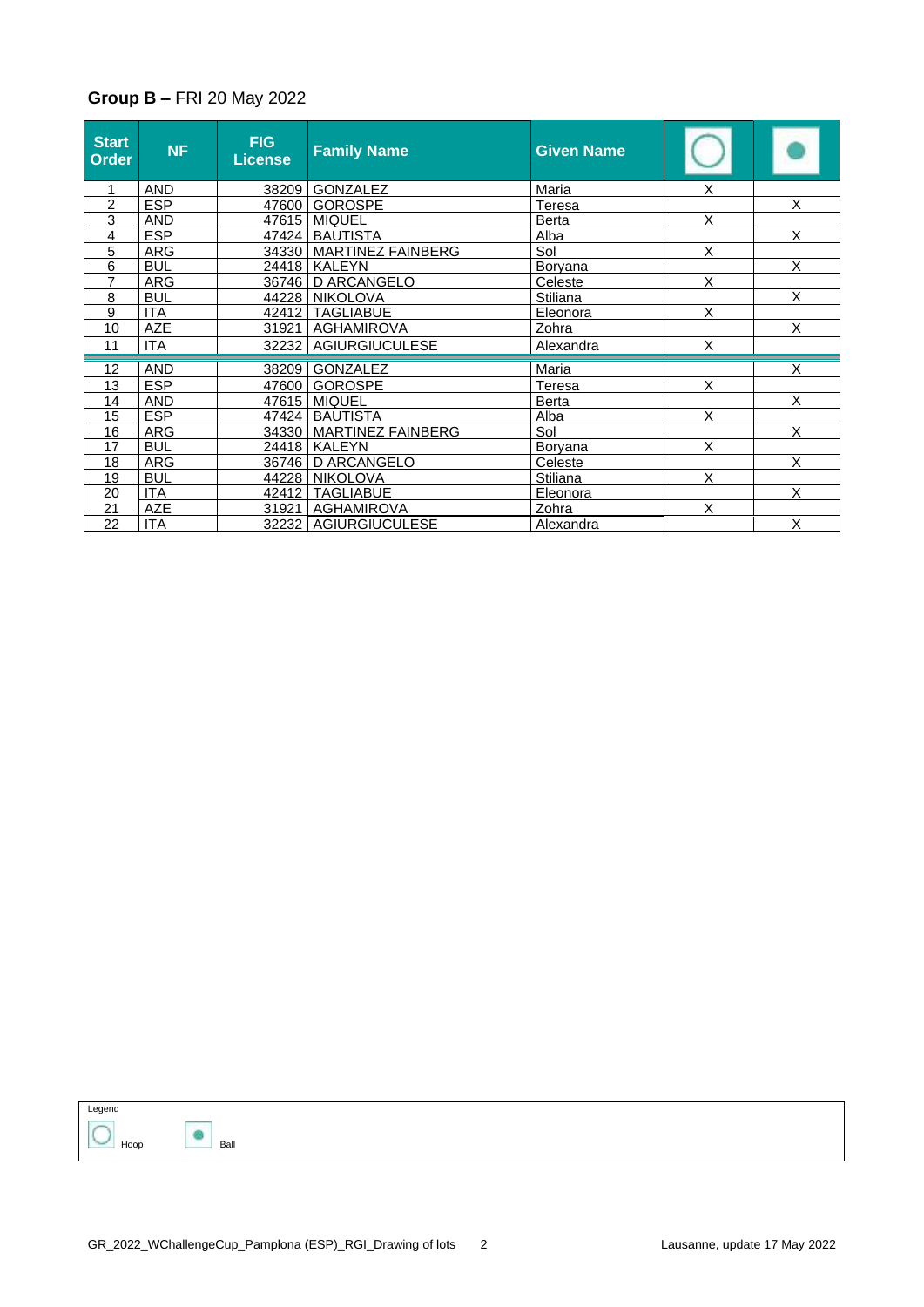#### **Group C –** FRI 20 May 2022

| <b>Start</b><br>Order | <b>NF</b>       | <b>FIG</b><br><b>License</b> | <b>Family Name</b> | <b>Given Name</b> |                         |                         |
|-----------------------|-----------------|------------------------------|--------------------|-------------------|-------------------------|-------------------------|
|                       | <b>HUN</b>      | 43283                        | <b>WIESNER</b>     | Hanna Panna       | X                       |                         |
| $\overline{2}$        | $\overline{CH}$ | 42647                        | <b>URRUTIA</b>     | Montserrat        |                         | $\overline{\mathsf{x}}$ |
| 3                     | <b>HUN</b>      |                              | 46984 KOCSIS       | Evelin Viktoria   | X                       |                         |
| 4                     | <b>CHI</b>      | 53760                        | <b>FERRARI</b>     | Martina           |                         | $\overline{X}$          |
| 5                     | <b>SWE</b>      |                              | 32136 SVENNBECK    | Alva              | X                       |                         |
| 6                     | <b>KOR</b>      | 48951                        | <b>SOHN</b>        | Jiin              |                         | X                       |
| $\overline{7}$        | <b>SWE</b>      | 37768                        | <b>GOERANSSON</b>  | Emma              | $\overline{\mathsf{x}}$ |                         |
| 8                     | <b>KOR</b>      | 34929                        | <b>KIM</b>         | Joowon            |                         | X                       |
| 9                     | <b>GER</b>      | 47456                        | VARFOLOMEEV        | Darja             | X                       |                         |
| 10                    | <b>SLO</b>      | 18089                        | VEDENEEVA          | Ekaterina         |                         | X                       |
| 11                    | <b>GER</b>      | 37480                        | <b>KOLOSOV</b>     | <b>Margarita</b>  | X                       |                         |
| 12                    | <b>SLO</b>      | 37974                        | <b>KRASOVEC</b>    | <b>Brigita</b>    |                         | X                       |
|                       |                 |                              |                    |                   |                         |                         |
| 11                    | <b>HUN</b>      | 43283                        | <b>WIESNER</b>     | Hanna Panna       |                         | X                       |
| 12                    | <b>CHI</b>      | 42647                        | <b>URRUTIA</b>     | Montserrat        | X                       |                         |
| 13                    | <b>HUN</b>      | 46984                        | <b>KOCSIS</b>      | Evelin Viktoria   |                         | $\overline{\mathsf{x}}$ |
| 14                    | <b>CHI</b>      | 53760                        | FERRARI            | Martina           | X                       |                         |
| 15                    | <b>SWE</b>      | 32136                        | <b>SVENNBECK</b>   | Alva              |                         | $\overline{\mathsf{x}}$ |
| 16                    | <b>KOR</b>      | 48951                        | <b>SOHN</b>        | Jiin              | X                       |                         |
| 17                    | <b>SWE</b>      | 37768                        | <b>GOERANSSON</b>  | Emma              |                         | X                       |
| 18                    | <b>KOR</b>      | 34929                        | <b>KIM</b>         | Joowon            | X                       |                         |
| 19                    | <b>GER</b>      | 47456                        | VARFOLOMEEV        | Darja             |                         | X                       |
| 20                    | <b>SLO</b>      | 18089                        | VEDENEEVA          | Ekaterina         | $\overline{X}$          |                         |
| 21                    | <b>GER</b>      | 37480                        | <b>KOLOSOV</b>     | <b>Margarita</b>  |                         | X                       |
| 22                    | <b>SLO</b>      |                              | 37974   KRASOVEC   | <b>Brigita</b>    | X                       |                         |

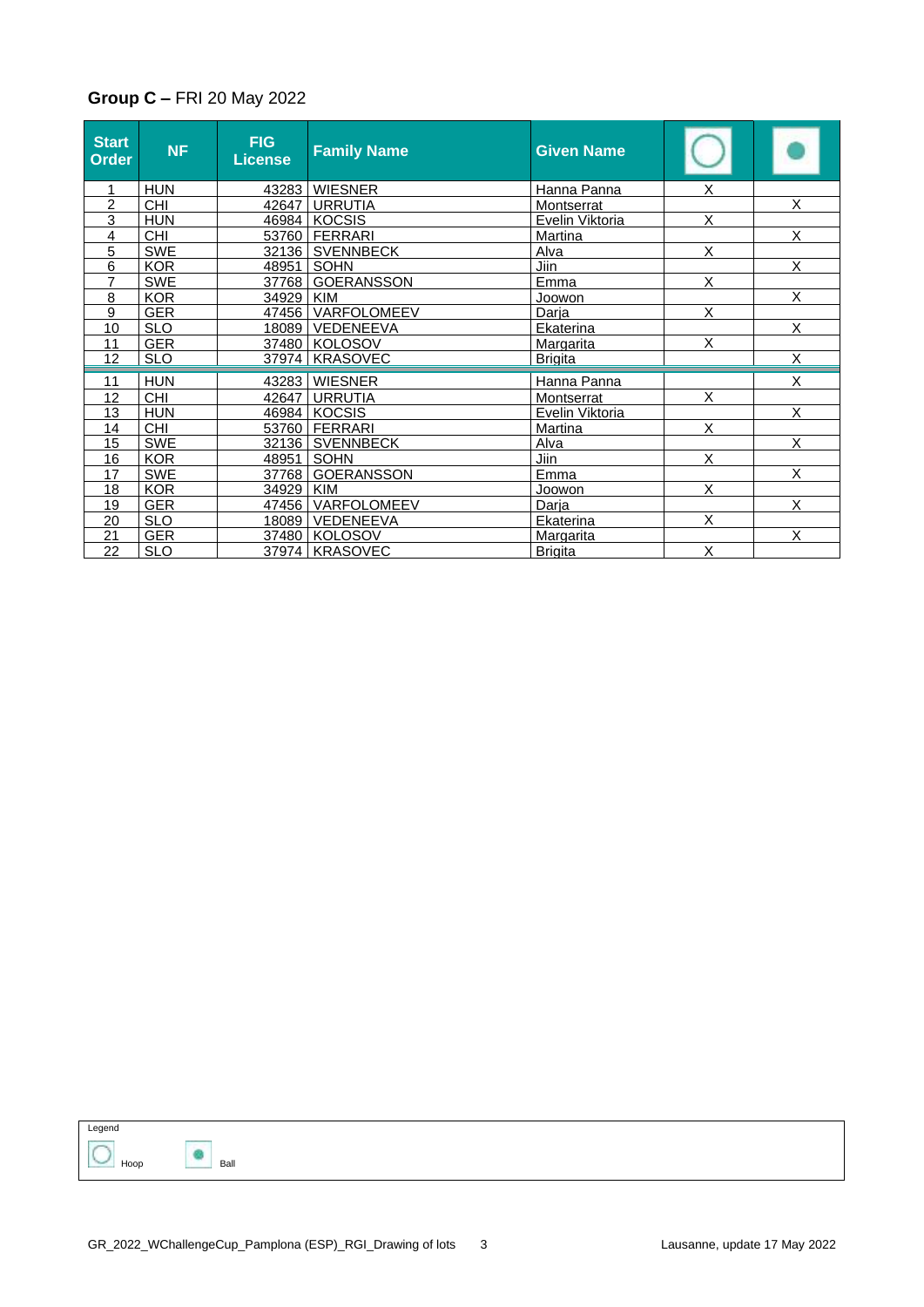### **Group B –** SAT 21 May 2022

| <b>Start</b><br><b>Order</b> | <b>NF</b>  | <b>FIG</b><br>License | <b>Family Name</b>       | <b>Given Name</b> |   |   |
|------------------------------|------------|-----------------------|--------------------------|-------------------|---|---|
|                              | <b>AND</b> |                       | 38209 GONZALEZ           | Maria             | X |   |
| 2                            | <b>ESP</b> |                       | 47600 GOROSPE            | <b>Teresa</b>     |   | X |
| 3                            | AND        | 47615                 | <b>MIQUEL</b>            | X<br><b>Berta</b> |   |   |
| 4                            | <b>ESP</b> |                       | 47424   BAUTISTA         | Alba              |   | X |
| 5                            | ARG        | 34330                 | <b>MARTINEZ FAINBERG</b> | Sol               | X |   |
| 6                            | <b>BUL</b> |                       | 24418   KALEYN           | <b>Boryana</b>    |   | X |
| $\overline{7}$               | <b>ARG</b> | 36746                 | D ARCANGELO              | Celeste           | X |   |
| 8                            | <b>BUL</b> |                       | 44228   NIKOLOVA         | Stiliana          |   | X |
| 9                            | <b>ITA</b> |                       | 42412   TAGLIABUE        | Eleonora          | Χ |   |
| 10                           | AZE        | 31921                 | AGHAMIROVA               | Zohra             |   | X |
| 11                           | ITA        |                       | 32232   AGIURGIUCULESE   | Alexandra         | X |   |
| 12                           | <b>AND</b> | 38209                 | <b>GONZALEZ</b>          | Maria             |   | X |
| 13                           | <b>ESP</b> |                       | 47600 GOROSPE            | <b>Teresa</b>     | X |   |
| 14                           | <b>AND</b> | 47615                 | <b>MIQUEL</b>            | Berta             |   | X |
| 15                           | <b>ESP</b> | 47424                 | <b>BAUTISTA</b>          | Alba              | X |   |
| 16                           | ARG        | 34330                 | <b>MARTINEZ FAINBERG</b> | Sol               |   | X |
| 17                           | <b>BUL</b> |                       | 24418   KALEYN           | <b>Boryana</b>    | X |   |
| 18                           | <b>ARG</b> | 36746                 | D ARCANGELO              | Celeste           |   | X |
| 19                           | <b>BUL</b> |                       | 44228   NIKOLOVA         | <b>Stiliana</b>   | X |   |
| 20                           | <b>ITA</b> | 42412                 | <b>TAGLIABUE</b>         | Eleonora          |   | X |
| 21                           | <b>AZE</b> | 31921                 | <b>AGHAMIROVA</b>        | Zohra             | X |   |
| 22                           | <b>ITA</b> |                       | 32232 AGIURGIUCULESE     | Alexandra         |   | X |

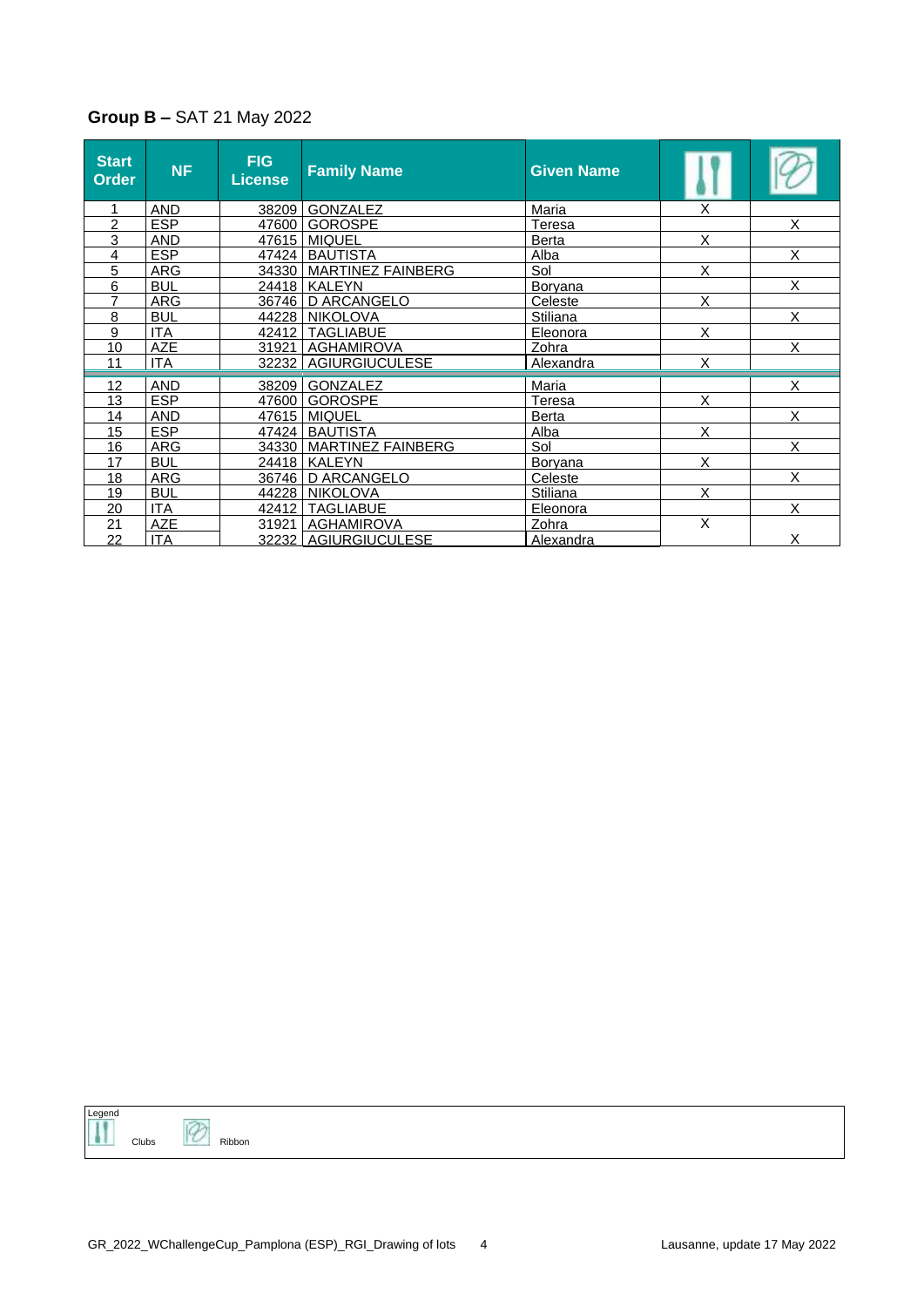### **Group A –** SAT 21 May 2022

| <b>Start</b><br><b>Order</b> | <b>NF</b>  | <b>FIG</b><br><b>License</b> | <b>Family Name</b> | <b>Given Name</b> |                         |                         |
|------------------------------|------------|------------------------------|--------------------|-------------------|-------------------------|-------------------------|
| 1                            | LAT        |                              | 34984   IVANOVA    | Evelina           | X                       |                         |
| $\overline{c}$               | <b>ISR</b> |                              | 36391 BLOCK        | Noga              |                         | $\overline{X}$          |
| 3                            | LAT        |                              | 46923 VASILJEVA    | Nikola            | X                       |                         |
| 4                            | <b>ISR</b> | 43259 KATZ                   |                    | Adi Asya          |                         | $\overline{\mathsf{x}}$ |
| $\overline{5}$               | <b>EST</b> |                              | 44640 HARDIKOVA    | Polina            | $\overline{\mathsf{x}}$ |                         |
| 6                            | <b>PUR</b> |                              | 47114   MALDONADO  | Camille           |                         | $\overline{X}$          |
| $\overline{7}$               | <b>AUS</b> |                              | 55662   USHAKOVA   | Veronika          | $\overline{X}$          |                         |
| 8                            | <b>PUR</b> |                              | 47670 SOSA         | Tatiana           |                         | X                       |
| 9                            | <b>AUS</b> |                              | 44880   LEARMONT   | Phoebe            | X                       |                         |
| 10                           | <b>USA</b> |                              | 34794 MIZUNO       | Lili              |                         | $\overline{\mathsf{x}}$ |
| 11                           | LTU        |                              | 37863   SOSTAKAITE | Fausta            | X                       |                         |
| 12                           | <b>USA</b> |                              | 31998   GRISKENAS  | Evita             |                         | $\overline{\mathsf{x}}$ |
| 13                           | LAT        |                              | 34984   IVANOVA    | Evelina           |                         | X                       |
| 14                           | <b>ISR</b> | 36391                        | <b>BLOCK</b>       | Noga              | X                       |                         |
| 15                           | LAT        |                              | 46923   VASILJEVA  | Nikola            |                         | $\overline{\mathsf{x}}$ |
| 16                           | <b>ISR</b> |                              | 43259 KATZ         | Adi Asya          | X                       |                         |
| 17                           | <b>EST</b> |                              | 44640   HARDIKOVA  | Polina            |                         | X                       |
| 18                           | <b>PUR</b> |                              | 47114   MALDONADO  | Camille           | X                       |                         |
| 19                           | <b>AUS</b> |                              | 55662 USHAKOVA     | Veronika          |                         | X                       |
| 20                           | <b>PUR</b> |                              | 47670 SOSA         | Tatiana           | $\overline{\mathsf{x}}$ |                         |
| 21                           | <b>AUS</b> |                              | 44880 LEARMONT     | Phoebe            |                         | X                       |
| 22                           | <b>USA</b> |                              | 34794 MIZUNO       | Lili              | X                       |                         |
| 23                           | LTU        |                              | 37863   SOSTAKAITE | Fausta            |                         | X                       |
| 24                           | <b>USA</b> |                              | 31998   GRISKENAS  | Evita             | X                       |                         |

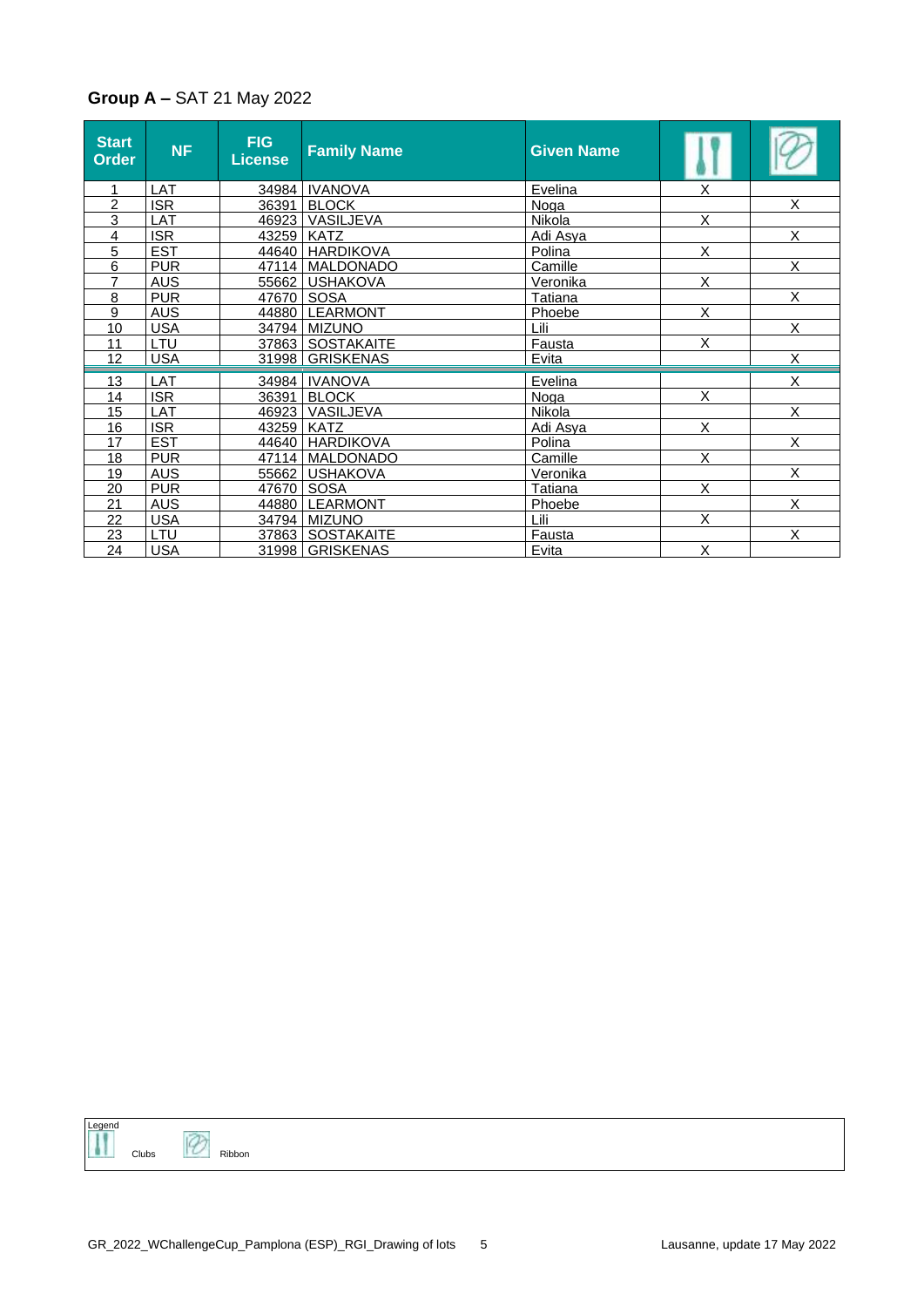| <b>Group C - SAT 21 May 2022</b> |  |
|----------------------------------|--|
|----------------------------------|--|

| <b>Start</b><br><b>Order</b> | <b>NF</b>  | <b>FIG</b><br>License | <b>Family Name</b> | <b>Given Name</b> |                         |                         |
|------------------------------|------------|-----------------------|--------------------|-------------------|-------------------------|-------------------------|
|                              | <b>HUN</b> |                       | 43283   WIESNER    | Hanna Panna       | X                       |                         |
| $\overline{2}$               | <b>CHI</b> | 42647                 | <b>URRUTIA</b>     | Montserrat        |                         | X                       |
| 3                            | <b>HUN</b> |                       | 46984 KOCSIS       | Evelin Viktoria   | $\overline{\mathsf{x}}$ |                         |
| 4                            | <b>CHI</b> |                       | 53760   FERRARI    | Martina           |                         | X                       |
| 5                            | <b>SWE</b> |                       | 32136 SVENNBECK    | Alva              | X                       |                         |
| 6                            | <b>KOR</b> |                       | 48951 SOHN         | Jiin              |                         | X                       |
| 7                            | <b>SWE</b> |                       | 37768   GOERANSSON | Emma              | X                       |                         |
| 8                            | <b>KOR</b> | 34929 KIM             |                    | Joowon            |                         | $\overline{\mathsf{x}}$ |
| 9                            | <b>GER</b> |                       | 47456 VARFOLOMEEV  | Darja             | X                       |                         |
| 10                           | <b>SLO</b> |                       | 18089   VEDENEEVA  | Ekaterina         |                         | $\overline{\mathsf{x}}$ |
| 11                           | <b>GER</b> |                       | 37480   KOLOSOV    | <b>Margarita</b>  | X                       |                         |
| 12                           | <b>SLO</b> | 37974                 | <b>KRASOVEC</b>    | <b>Brigita</b>    |                         | X                       |
|                              |            |                       |                    |                   |                         | X                       |
| 13                           | <b>HUN</b> |                       | 43283   WIESNER    | Hanna Panna       |                         |                         |
| 14                           | <b>CHI</b> | 42647                 | <b>URRUTIA</b>     | Montserrat        | X                       |                         |
| 15                           | <b>HUN</b> |                       | 46984 KOCSIS       | Evelin Viktoria   |                         | X                       |
| 16                           | <b>CHI</b> |                       | 53760   FERRARI    | Martina           | X                       |                         |
| 17                           | <b>SWE</b> |                       | 32136 SVENNBECK    | Alva              |                         | X                       |
| 18                           | <b>KOR</b> | 48951                 | SOHN               | Jiin              | X                       |                         |
| 19                           | <b>SWE</b> |                       | 37768 GOERANSSON   | Emma              |                         | $\overline{\mathsf{x}}$ |
| 20                           | <b>KOR</b> | 34929   KIM           |                    | Joowon            | X                       |                         |
| 21                           | <b>GER</b> | 47456                 | VARFOLOMEEV        | Darja             |                         | X                       |
| 22                           | <b>SLO</b> |                       | 18089   VEDENEEVA  | Ekaterina         | X                       |                         |
| 23                           | <b>GER</b> |                       | 37480 KOLOSOV      | <b>Margarita</b>  |                         | X                       |
| 24                           | <b>SLO</b> |                       | 37974   KRASOVEC   | <b>Brigita</b>    | X                       |                         |